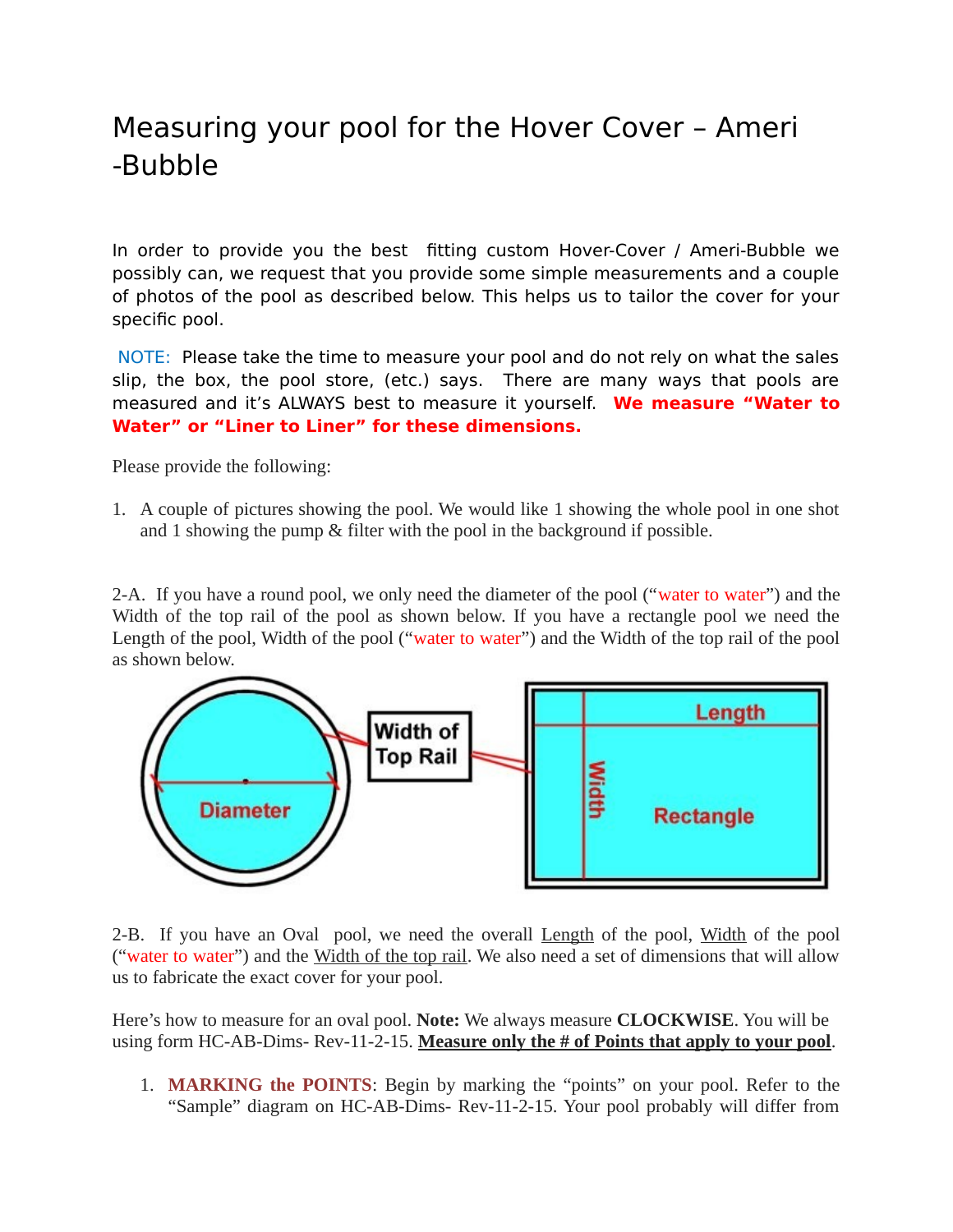the one shown, but the system works for all pools shapes and sizes. **Point** # **1** is located on one of the long straight sides on the **RIGHT** side of the pool as you're facing it headon. **Point # 2** is the first Point directly to the Left of Point 1 on the same long wall. Keep working your way around CLOCKWISE **with Point # 3, Point # 4, Etc**.

2. **MEASURING the POINTS**: (TIP 1) **DO NOT** try to measure with a tape measure that is too short. Invest a few dollars in the correct size and you will save yourself a lot of trouble and time. (TIP 2) Enlist an assistant and be sure you both **pull the tape measure tightly** to achieve the best results.

Measure from **Point #1** to **Point #2** and log it on the form in "**Box 1**". Also measure the overall Length and Width of the pool ("water to water") and log them in "**Box 1**".

**Next**, (see Green lines on Sample Form) measure from **Point #1** to **Point #3** and log it on the form in "**Box 2**". Measure **Point #1** to **Point #4.** Continue measuring from **Point #1** to all other points and log them also in "**Box 2**".

**Next** begin measuring from **Point #2** to **Point #3,** (see Purple lines on Sample Form) **Point #2** to **Point #4, Point #2** to **Point #5, etc**. and log each one on the form in "**Box 2**" until all Points have been accounted for.

**The** last series of #'s we need are the perimeter dimensions. Since we already have Points 1 to 2, we need 2 to3, 3 to 4, 4 to 5, 5 to 6 , etc. all the way around the pool. Log these dimensions in "**Box 4**" on the sheet. There is room for 26 points on the form. Most likely, you will only need a few of them.

- 3. **Please** measure the width of the Top-Cap / Ledge / Rail of the pool wall and log this # on the blank line directly above "**Item 5**" on the log sheet.
- 4. **Be** sure to fill in the Date, Name, & contact info in "**Box 3**". After completion please send the completed form along with the requested photos to  $\lim(\partial g_0 - ab \cdot c)$

## **If you would like some assistance, please call 800-982-6966.**

Thank You,

Ameri-Brand Products Inc.

Hover-Cover-AB-Meas-rev11-2-15